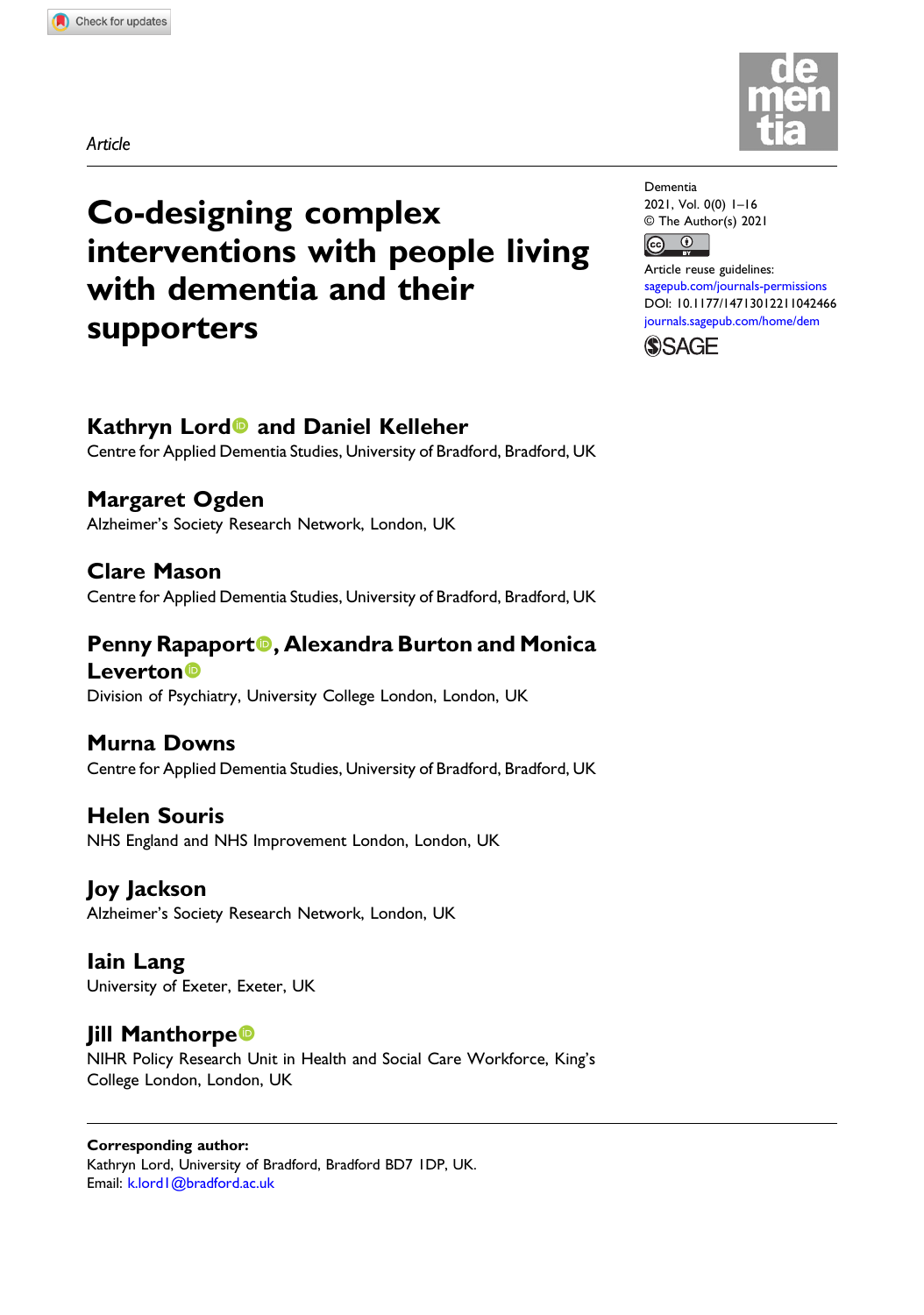# Claudia Cooper<sup>®</sup>

Division of Psychiatry, University College London, London, UK

## Abstract

**Background and objectives:** We engaged people living with dementia, family carers and health and social care professionals in co-designing two dementia care interventions: for family carers and people living with dementia (New Interventions for Independence in Dementia Study (NIDUS) family and home-care workers (NIDUS-professional training programme).

Research design and methods: Over October 2019–March 2020, we invited public and patient (PPI) and professional members of our NIDUS co-design groups to complete the PPI Engagement Evaluation Tool (designed to assess engagement activities), and non-professional PPI members to participate in qualitative telephone interviews. We thematically analysed and integrated mixedmethods findings.

Results: Most (15/20; 75%) of the PPI members approached participated. We identified four themes: (1) Creating the right atmosphere: participants found group meetings positive and enabling, though one health professional was unsure how to position themselves within them; (2) Participants influencing the outcome: while most members felt that they had some influence, for one carer consultation seemed too late to influence; (3) Having the right information: several carers wanted greater clarity and more regular updates from researchers; (4) Unique challenges for people living with dementia: memory problems presented challenges in engaging with substantial information, and within a large group.

Discussion and implications: We reflect on the importance of providing accessible, regular updates, managing power imbalances between co-design group members with lived and professional experiences; and ensuring needs and voices of people living with dementia are prioritised. We encourage future studies to incorporate evaluations of co-design processes into study design.

#### Keywords

co-design, dementia, interventions, public and patient involvement

## Background and objectives

Participatory action research is an approach to research that includes the involvement of the community that is being researched in order to understand their world and to ensure that research outcomes are appropriate to identified needs. It describes the principles of participation, cooperation, equality and co-production [\(Dupuis et al., 2021\)](#page-12-0). In co-production, service professionals, service users and their communities collaborate to improve services and the outcomes people experience. Boviard and Loeffler have described four components of co-production: co-commissioning, codesigning, co-delivering and co-assessing [\(Robert et al., 2021](#page-14-0)).

The co-design process has been defined as 'bringing in the experience of users and their communities to the design of services'. [Robert et al. \(2021\)](#page-14-0) suggested a wider definition, describing co-design as a 'complex social intervention whose impacts and outcomes are difficult to evaluate and cannot be reduced solely to the design solutions it generates', to encompass the potentially transformative effects of co-design.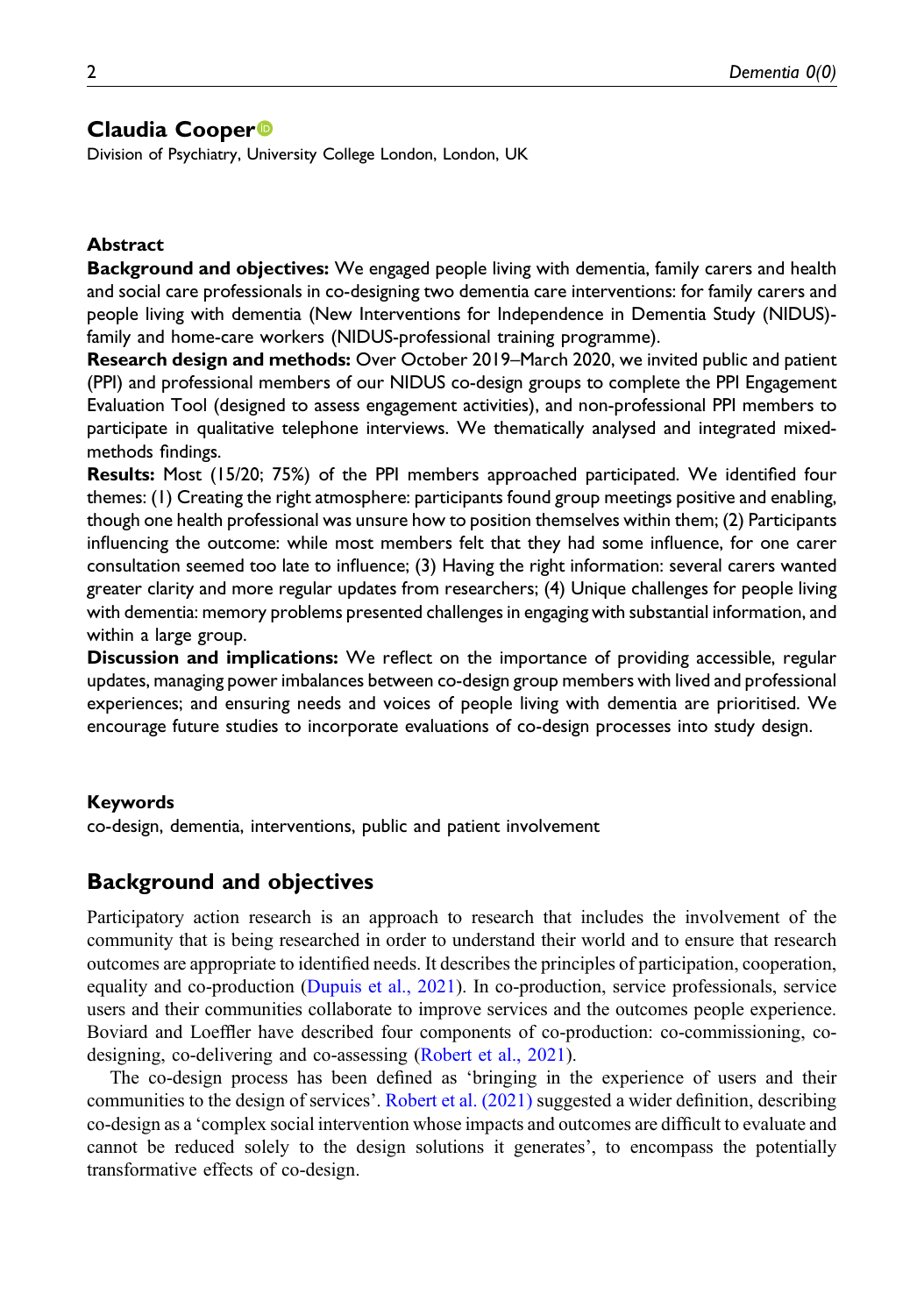Co-design has become a ubiquitous term, which may sometimes be co-opted in contexts that sidestep its original principles: distribution of power, amelioration of the human experience and positive societal impact ([Moll et al., 2020](#page-13-0)).These risks are a particular concern when engaging with vulnerable populations. Involving people affected by dementia requires specific consideration – to ensure that family carers and people living with dementia are heard and supported to participate as actively as possible. [Dupuis et al. \(2016\)](#page-12-1) identified principles and enabling factors necessary to fully support people with dementia in decision-making with others and to help to guide authentic partnerships. These are developing a genuine regard for self and others, recognising the power of synergistic relationships and focussing on the process. Five enabling factors for sustained authentic partnerships emphasise the need for: a diverse group of individuals and identifying and supporting their personal strengths and resources; a safe space where partners feel comfortable expressing their views openly; valuing and including diverse perspectives; establishing and maintaining open communication; and regular critical reflection and dialogue.

Dementia advocacy organisations and individuals contribute considerable resources to supporting research, with the intention of increasing its usefulness to end users. Public and Patient Involvement may include carers, people living with dementia or both, with fewer studies involving the public or professionals ([Burton et al., 2019\)](#page-12-2). Several recent publications have illustrated the possibilities and strengths of involving people with lived experience of dementia in co-creation of interventions (O'[Connor, 2020](#page-13-1)), and how participatory action research methods such as the World Café approach, where issues are discussed in small groups, then insights from each group are shared with the larger group, can be helpful in engaging this population [\(Keogh et al., 2021](#page-13-2)).

Co-design has been described as a relatively neglected element of co-production that warrants closer attention ([Robert et al., 2021\)](#page-14-0). Few studies have formally evaluated the experiences of PPI participants in co-design of dementia care interventions; one previous study recognised the difficulties of power sharing between researchers and family carers of people living with dementia ([Rapaport et al., 2018\)](#page-14-1) and another identified practical challenges such as delays with reimbursement and limited access to training resources [\(Parveen et al., 2018\)](#page-14-2). But there is a dearth of evidence regarding the extent to which authentic partnerships are attained in co-design activities. There is a need to evaluate co-design from the perspective of all stakeholders – not just researchers – if we are to understand how to increase its relevance and utility ([Burton et al., 2019](#page-12-2)).

To our knowledge, this is the first study to investigate the experiences of people living with dementia, family carers and health and social care professionals, working together as co-designers in research. We engaged people living with dementia, family carers and health and social care professionals in the New Interventions for Independence in Dementia Study (NIDUS), and specifically in the co-design of two interventions: (1) for family carers (NIDUS-family) and (2) for home-care workers (NIDUS-professional training programme). Our interventions aimed to enable people living with dementia to continue living at home as well and for as long as possible, through supporting them, family carers and professionals who help make this possible. In the current study, we aimed to explore the experiences of people affected by dementia of participating in co-design of the NIDUS-interventions.

# Methodology

This study was approved by the University of Bradford (UoB) Ethics Committee (Ref number: E737, 29.01.2020).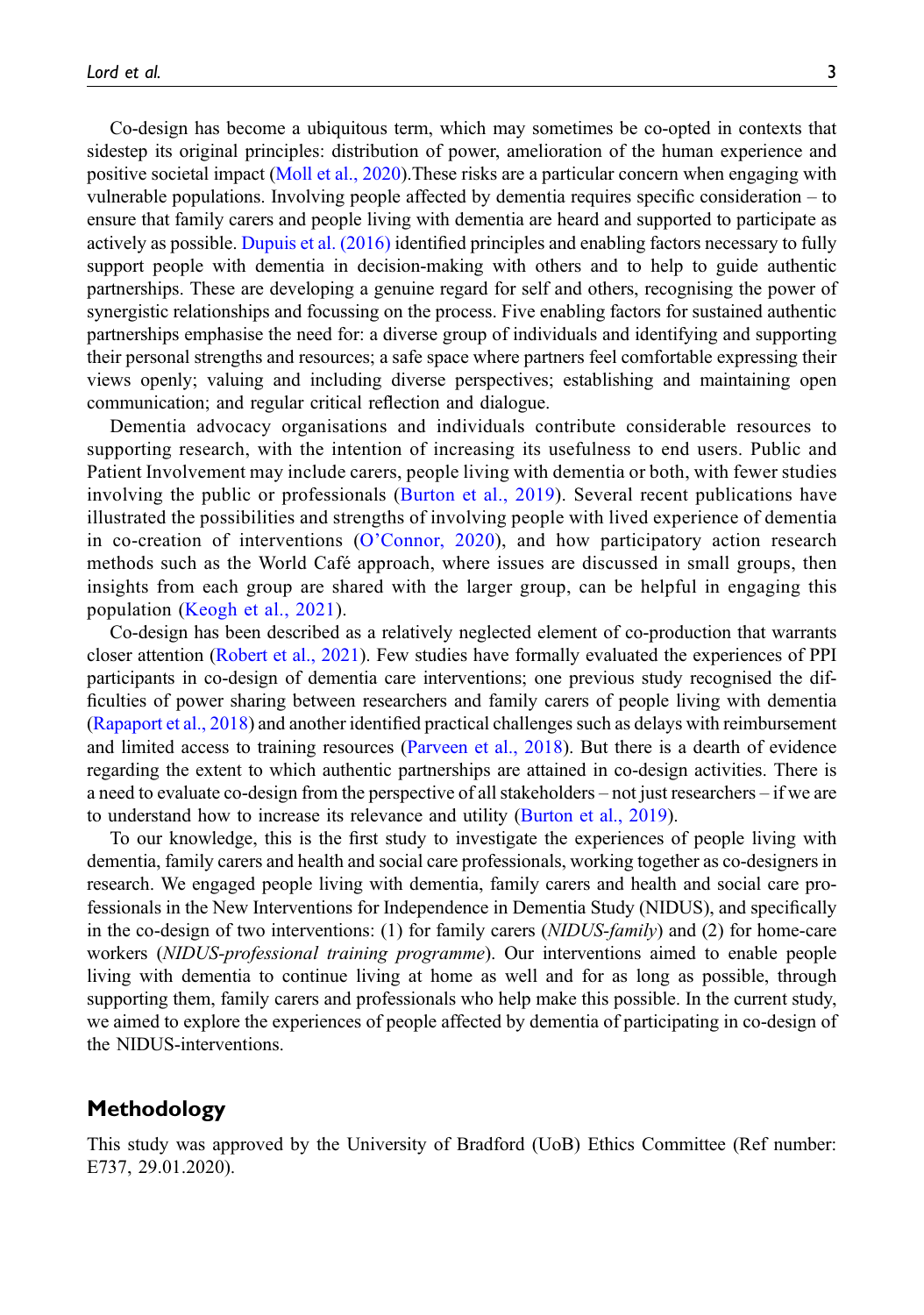# Co-production group recruitment and process

In 2018, we worked with the Alzheimer's Society Research Network to recruit a NIDUS Community of Interest. This was a forum where stakeholders in the care and support of people living in their own homes with dementia and their family carers could exchange ideas and advise the study, with a remit to ensure its relevance to end users of the research.

Our first annual Community of Interest meeting in April 2018 was attended by 17 family carers of people living with dementia, two home care workers, one Admiral nurse (community nurse specialising in dementia support) and one home care agency manager. Attendees were asked to describe their skills and experience (by completing a form or through a conversation with a researcher) and to indicate how they would like to be involved with NIDUS, with options to participate in co-production through attending project meetings and being a PPI group member, to co-design or to attend Community of Interest meetings only. In collaboration with the Alzheimer's Society's PPI coordinator, we then purposively selected, from volunteers, five current or former carers, with diverse skills and experiences, to join our NIDUS-family co-design group (which also included two health professionals and six members of the research team).

Co-design processes. [Figure 1](#page-3-0) shows how PPI engaged with the NIDUS research programme. [Supplementary Table 1](https://journals.sagepub.com/doi/suppl/10.13039/501100000320) summarises the co-design meetings held, their purpose and outcomes. For NIDUS-family, the co-design group met five times, in London: in three workshops to develop the intervention theoretical model, structure and content and two training events to learn together from existing interventions and strategies. The workshops drew on findings from qualitative studies ([Herat-Gunaratne et al., 2020;](#page-13-3) [Rapaport et al., 2020a](#page-14-3)) and systematic reviews undertaken earlier in the NIDUS programme [\(Lord et al., 2020;](#page-13-4) [Scott et al., 2019\)](#page-14-4), existing interventions [\(Hassan et al.,](#page-13-5) [2018](#page-13-5); [Kales et al., 2014;](#page-13-6) [Livingston et al., 2019b](#page-13-7), [2019c](#page-13-8); [Rockwood, 2010](#page-14-5)) and group members'



<span id="page-3-0"></span>Figure 1. How PPI representatives engaged with the NIDUS programme.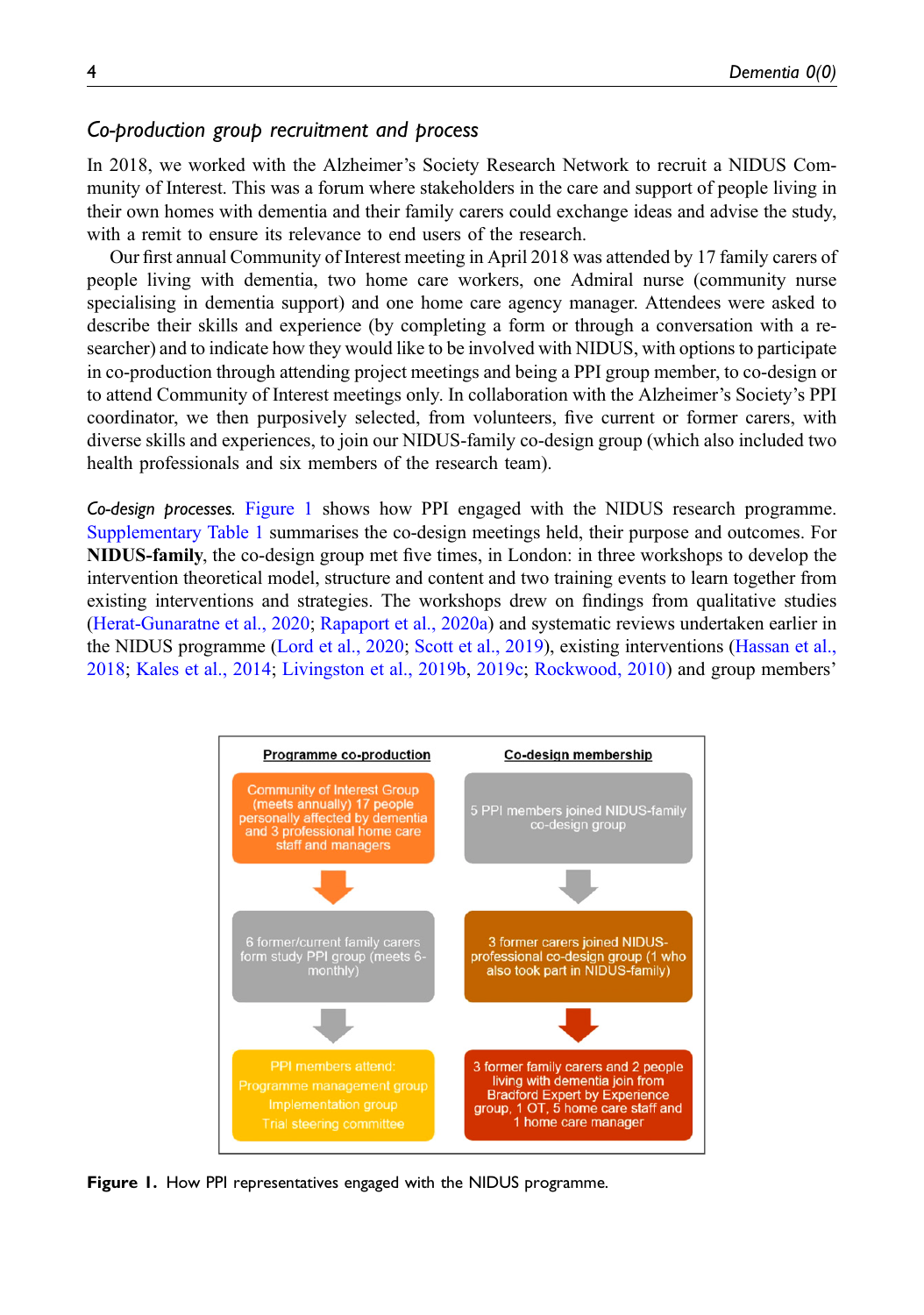expertise. The NIDUS-Family intervention was finalised in March 2020 for delivery in our randomised controlled trial. The final intervention comprises 10 modules, delivered over 6–8 sessions, which cover: (1) Accepting care and Planning for the Future; (2) Communication Strategies; (3) Behaviour & Emotions; (4) Physical Health; (5) Physical Activity; (6) Behavioural Activation and Managing Mood; (7) Carer Well-being; (8) Living Well at Home; (9) Relaxation Techniques and (10) Healthy Sleep and Diet Routines.

We recruited our **NIDUS-professional** co-design group in 2019, from the NIDUS Community of Interest and UoB Experts by Experience group. The NIDUS-professional co-design group initially comprised six former family carers (one of whom also participated in NIDUS-family), two people living with dementia, five home care agency staff, one home care agency manager, an Occupational Therapist and eight members of the research team. The NIDUS-professional co-design group met four times: once at Bradford, twice in London and once across both locations. For the first meeting, family carers and people living with dementia met at UoB with half of the research team, and professionals met at University College London (UCL) with the remainder of the research team, and we used video link to enable shared as well as separate discussions. This initial meeting was planned to allow separate discussions and expression of contrasting views between these stakeholder groups, but both groups stated a preference for a shared location at this meeting, so we did not repeat this arrangement. Workshops drew on observational findings from an earlier stage of the NIDUS programme ([Leverton, 2020](#page-13-9)), existing interventions [\(Kales, 2015](#page-13-10); [Livingston et al., 2019a](#page-13-11); [Low](#page-13-12) [et al., 2015;](#page-13-12) [Polacsek et al., 2020\)](#page-14-6) and group members' expertise. The NIDUS-professional intervention was finalised in September 2020 for delivery in our pilot trial. The final intervention comprises six sessions, which cover: (1) The importance of the home care workers' role; (2) Building positive relationships; (3) Understanding behaviour as communication; (4) Supporting clients to be as independent as possible; (5) Pleasant activities and teamwork and (6) Bringing it all together and creating action plans.

#### Participants

Between October 2019 and March 2020, we invited all members of the NIDUS-professional and NIDUS-family co-design groups who were not from a primarily academic background, to take part in this study. One health professional who co-designed NIDUS-family (HS) is a co-author, and did not complete evaluation questionnaires, while one family carer held roles as a participant in the groups and evaluation as well as a member of the research team (MO). We took these different approaches to enhance the voice of non-professional stakeholders. We thus invited 20 members of the co-design groups to participate: two people living with dementia, six representatives from three home care agencies; one Occupational Therapist, one Nurse and 10 current or former family carers. Participants were offered a £25 voucher following each meeting in appreciation of their time and contribution, and travel expenses were met. We received written, informed consent from all participants, after they had an opportunity to review the study information sheet that was given to all participants. Consent was obtained at the outset of data collection; researchers were trained to review consent at all subsequent data collection points.

## Data collection

In order to reduce risk of bias in this UCL-led study, interviews were conducted by experienced qualitative researchers based at UoB (DK, KL, CM). All participants were sent a study information sheet either via email or post and given 72 hours to decide if they wished to participate. Socio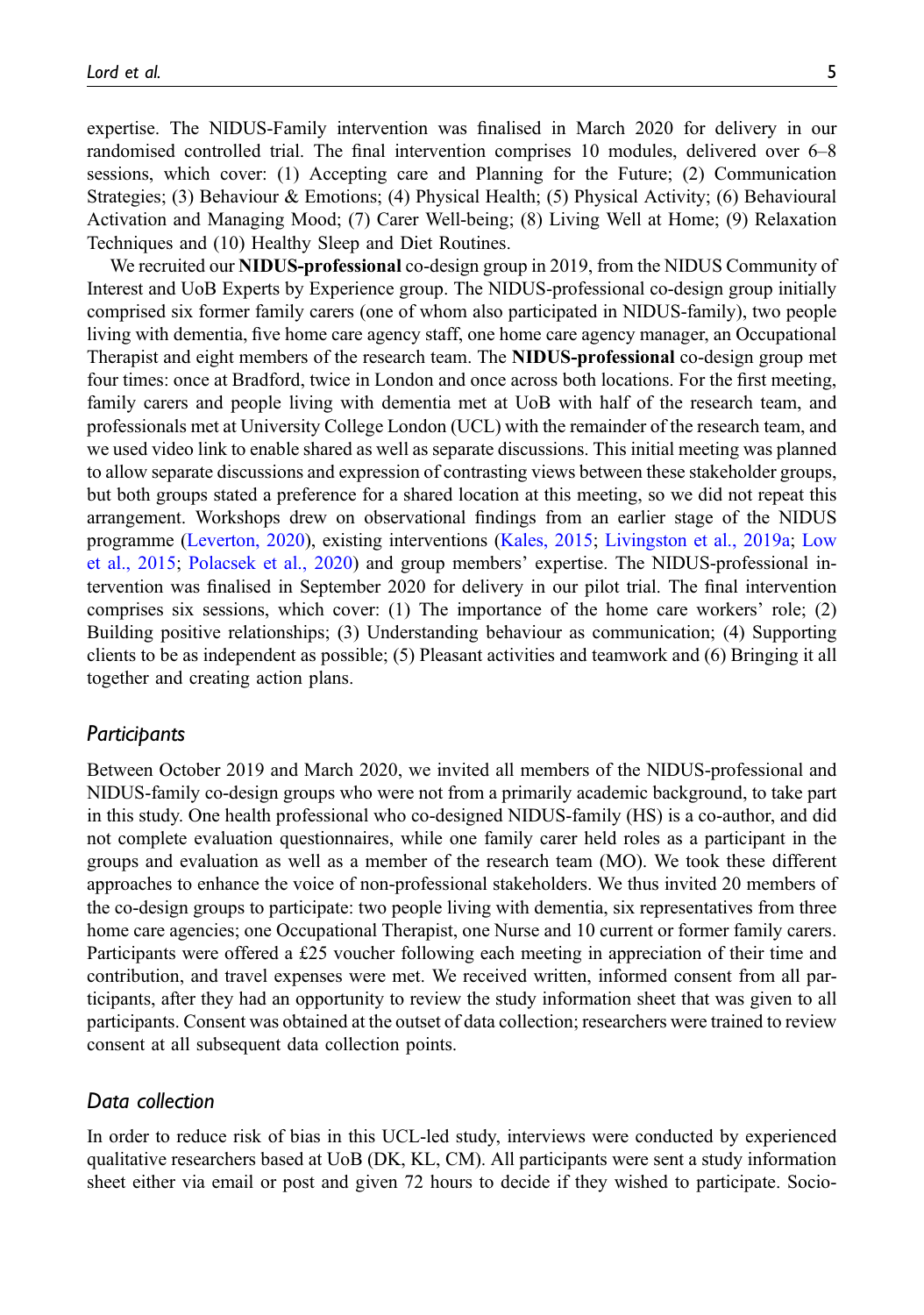demographic characteristics were recorded; then participants completed the Public and Patient Engagement Evaluation Tool (PPEET), version 2 (August 2018) [\(Abelson et al., 2016\)](#page-12-3). The authors removed tool elements irrelevant to participants' role in NIDUS co-design. PPEET comprises Likert-style ([Supplementary Table 2\)](https://journals.sagepub.com/doi/suppl/10.13039/501100000320) and open-ended questions about how their participation in the co-design group was supported, whether they were able to share their views, the influence of the codesign group and their role within it on the project and what could be improved about the co-design process.

In addition to questionnaire completion, we also invited participants who were family carers or people living with dementia to take part in semi-structured telephone interviews, using a topic guide. The topic guide was developed by the authors based on the literature and included items identified in Guidance for Reporting of Public and Patient Involvement (GRIPP) criteria ([Abelson et al., 2016\)](#page-12-3). The topic guide was piloted with a PPI representative (MO).

## Analysis

We summarised responses to discrete choice PEET questions as frequencies. As numbers were small, we did not conduct quantitative analyses. Free responses to PEET questions are fully reported ([Supplementary Table 3,](https://journals.sagepub.com/doi/suppl/10.13039/501100000320) Appendix). We digitally audio-recorded qualitative interviews and transcribed them verbatim, removing identifying information from transcripts prior to analysis. We used the qualitative research software NVivo 12 to code, manage and analyse data. Four researchers, one of whom was a PPI representative (KL, MD, MO and CM), thematically coded all data independently to ensure reliability, generating a coding frame from initial interviews using a thematic content analytic approach. Discrepancies between the researchers were resolved through discussion and a consensus was reached. KL and CC then used methods similar to those described by [Moran-](#page-13-13)[Ellis et al. \(2006\)](#page-13-13), termed 'Following a Thread', to integrate data from the questionnaire (quantitative and qualitative) within this framework.

# Results

Fifteen of the 20 co-designers approached participated in either the questionnaire or qualitative telephone interview. The 10 family carers were all from a White ethnic background; one was male and nine were female; they were aged between 52 and 84 years. Six completed the questionnaire and interview study components; two only completed the questionnaire and two only the interview. We interviewed one man and one woman living with dementia, of whom one completed the questionnaire with support from CM and both took part in interviews; one was aged 61 years and the other preferred not to say. Interviews were between 20 and 50 minutes in duration. Participants were offered the opportunity to review their interview transcripts; however, no participants did. Three professionals took part: an Occupational Therapist, a home care agency manager and home care worker (from two different agencies). Two professionals were female, and one was male; they were aged between 40 and 57 years. All five potential participants declining participation were professionals (four agency staff, one nurse). Of those who declined, one did not attend any sessions (though commented on some materials) and three home care agency professionals only attended the first session.

Responses to Likert questionnaire items are displayed in [Supplementary Table 2](https://journals.sagepub.com/doi/suppl/10.13039/501100000320) and free-text responses are listed in [Supplementary Table 3](https://journals.sagepub.com/doi/suppl/10.13039/501100000320) (Appendix). We present below our findings, integrated across questionnaire responses and qualitative interviews.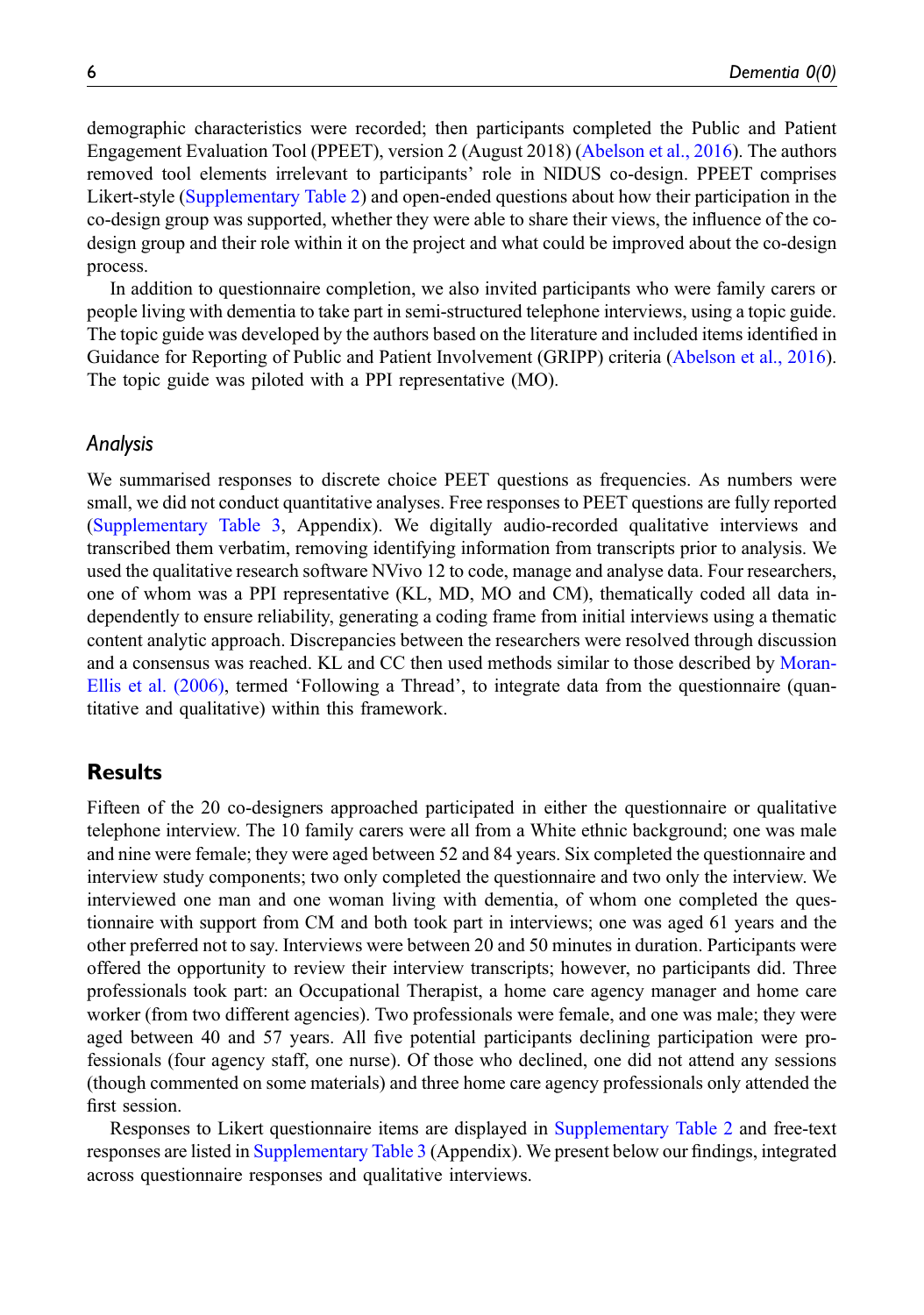# Findings of thematic analysis

We identified four over-arching themes in the data: Theme 1: Creating the right atmosphere; Theme 2; Feeling that group members influenced the outcome; Theme 3: Having the right information and Theme 4: Unique challenges for people living with dementia in the co-design process.

# Theme 1: Creating the right atmosphere

All participants described how facilitators created the right atmosphere and fostered positive group dynamics. They spoke of the warm, receptive, down-to-earth nature of the group:

'The people running the project are very approachable and very welcoming and they are really nice and easy to work with' [Family carer, ID06, interview]

'The professionals are a caring group of people who are good listeners. They are a very friendly group of people who have a lot of respect for each other & obviously get on very well with each other'. (Family carer, ID10, questionnaire)

Participants also appreciated the approach of the research team who provided reassurance, made them feel comfortable and valued and enabled them to express their views and opinions:

'The researchers made us feel very comfortable and we were in a safe place and we could talk freely' [Family carer, ID04, interview]

'You can say anything – it's just a case of saying it. No one judges you. You can say what you feel' [Person living with dementia, ID11, interview]

This atmosphere sometimes led to participants at the workshops feeling able to disclose very personal experiences that led to perceived benefits for that individual:

'I had kind of forgotten all about it but it was good to talk about it… because for a lot of carers you don't get the opportunity because your friends and relatives don't want to know and so it is probably, yea, it is a really selfish thing but actually doing this has been a really cathartic thing to me personally and it's been great' [Family carer, ID01, interview].

By contrast, one of the professionals involved in the NIDUS-professional workshops commented that it was hard to know how to position themselves within the group:

'New experience for me - wasn't quite sure at times re how to position myself amongst the other coproduction participants - perhaps could have met individually with researchers initially?' (Professional, ID12, questionnaire)

Some participants reflected on the iterative nature of research and the co-design process highlighting that it can often be a gradual 'learning curve' for participants, members and researchers alike:

'I think it was a bit of a learning curve, if I'm honest, for both the researchers and for the PPI because I think neither one of us knew really what were going to be our roles' [Family carer, ID04, interview]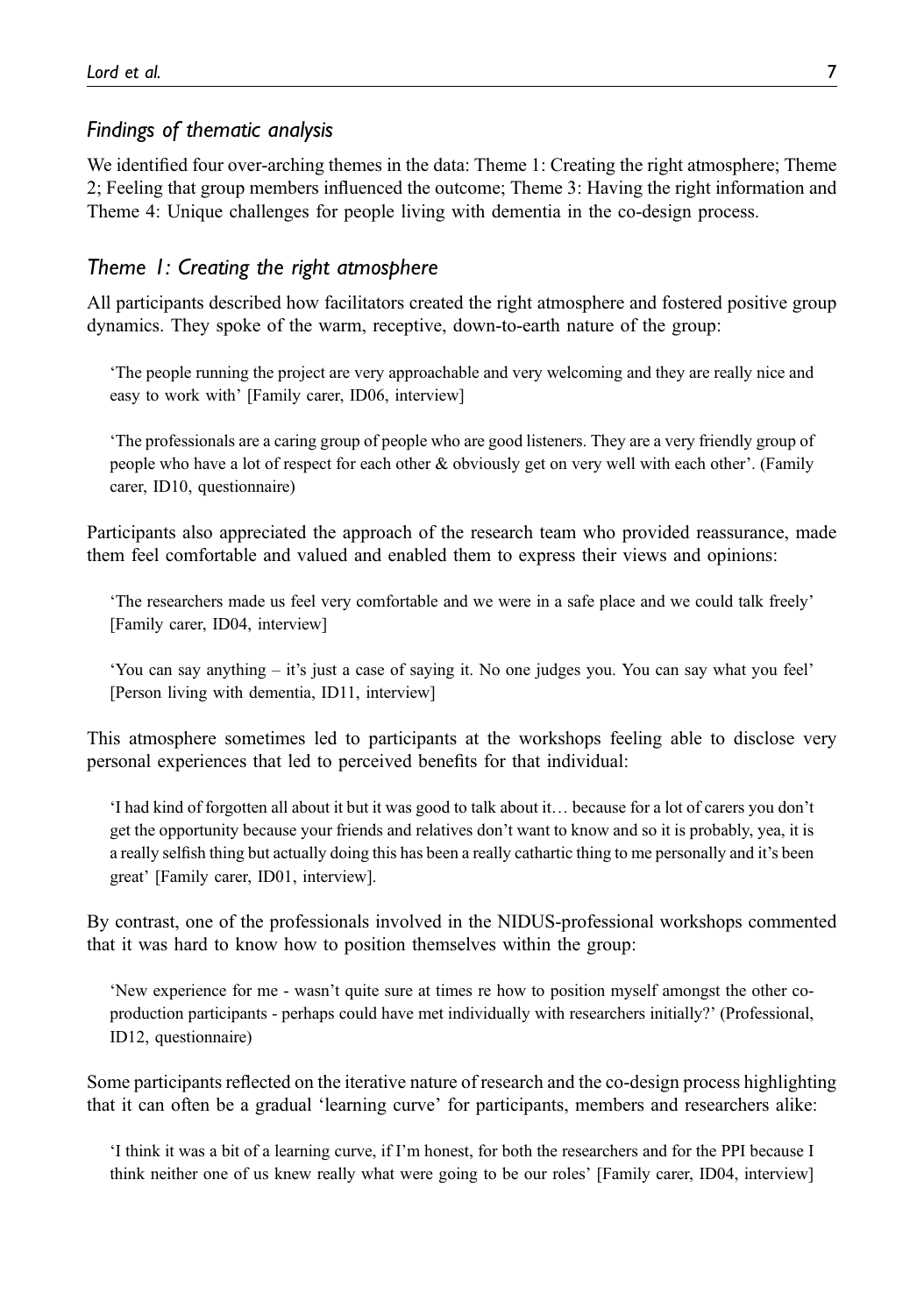While questionnaire responses indicated that most group members felt they heard a wide range of views within the group, one noted a lack of diversity:

'Mostly older people & white British' (Family carer, ID07, questionnaire)

In summary, most participants experienced the co-design groups as welcoming and facilitative, though the health professional interviewed was less sure of her position within them. A lack of ethnic diversity within the group was acknowledged.

## Theme 2: Feeling that group members influenced the outcome

Questionnaire responses indicated that most participants felt the co-design groups had impact and that their work made a difference [\(Supplementary Table 2](https://journals.sagepub.com/doi/suppl/10.13039/501100000320)). Impacts cited included conveying their lived experience and influencing the intervention manual content:

'As a family carer I was able to bring experience of caring for my mother who had dementia and I felt some things were changed as a result of being listened to' (Family carer, ID04, questionnaire)

'Comments on manual taken on board' (Family carer, ID05, questionnaire)

'Put forward what I would want to see - if I had a carer (care worker) what would I want. And what wouldn't I want'. (Person living with dementia, ID11, questionnaire)

'I feel I have given valuable insight into the project and home care' (Professional, ID14, questionnaire)

Most participants felt that they were there to genuinely influence the discussions and that their views were taken on-board by the research team:

'You know, they are a nice team to work with, everybody was. So we weren't just there as token…it wasn't tokenistic or anything like that. No, I think we did bring our views and I think they were taken on-board and I think we all…I think that was one of those where we worked quite well' [Family carer, ID04, interview]

Two NIDUS-family participants said that they would have liked more information about the impact their involvement had made:

'I would have liked to be kept informed of the progress after my involvement ended'. (Family carer, ID04, questionnaire)

'On that basis… I'm pretty ignorant of the effect I've had' (Family carer, ID03, interview]

In summary, participants felt their contributions were heard and considered, and while most were confident that they would be reflected in the intervention design, others were less sure and would have liked more communication after the design process had ended about how their ideas would be used.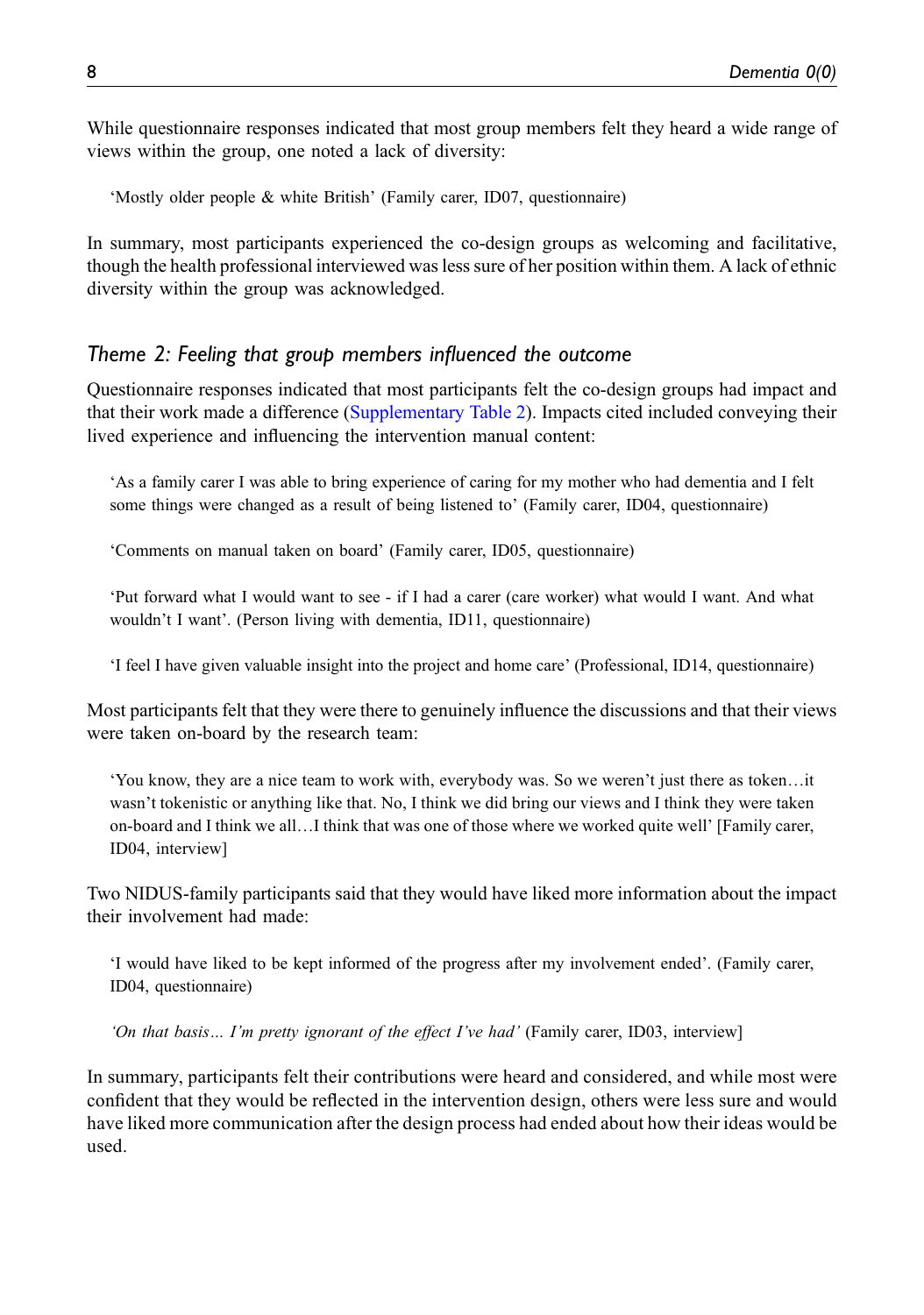# Theme 3: Having the right information

Co-design workshops were held several weeks apart and contact in between with participants varied. While most respondents indicated that they understood the purpose of NIDUS and had sufficient support and information, three family carers who participated in NIDUS-family co-design indicated that they would have liked more communication, before and between meetings:

'Periods of silence in between meetings were too long… hard for non-academics to keep track of where we were [with the project]' [Family carer, ID05, questionnaire)

'I didn't really know what was happening… You still feel some involvement in it, but it's, sort of, been…I feel, as you say, a bit distanced from it' (Family carer, ID04, interview)

One of these family carers felt PPI members had less clarity than researchers about what was happening, and this could be a barrier to meaningful engagement:

'I think sometimes the research, you know, it was slightly muddled…sometimes get a bit confused about how the manual was supposed to work, at what…which point it was going to be used when… You know what I mean? Not necessarily something that we would prepare for because it was all totally clear to them. I suppose that's partly the process…' [Family carer, ID05, interview]

Another family carer echoed these calls for clarity around opportunities to feedback as well as information about how existing interventions might inform the NIDUS-professional manual:

'More notice of dates of meetings if possible. At Nov(ember) meeting, I had prepared some comments on Session 1, but there did not seem to be an opportunity to provide this feedback. Since materials from (a previous study) are being used in the training programme, I'd like to know more about that'. [Family carer, ID03, questionnaire]

More consistent contact between meetings and regular project updates were suggested as improvements. As NIDUS is a large programme of work, participants requested a visual timeline of progress of the whole project so that they had a better sense of what was happening in all streams of the programme:

'I think possibly it would be helpful just to have, like, a process chart, something that maybe maps out where you are in an update, even a tiny little diagram. I don't mean something laden with words or whatever, but 'this is where we are an this is where we hope to get by…'… a visual thing' [Family carer, ID05, interview].

One family carer felt that decisions around the content of the interventions had already been made by researchers before they were consulted:

'I got the impression that I was telling them probably useful information but too late. I think they'd already made up their mind what they wanted to do and it was too late to take on-board any further even if it might have been useful' [Family carer, ID03, interview]

In summary, several participants wanted more information. The research and design processes sometimes felt confusing, and difficult to navigate. A visual map of the process was suggested.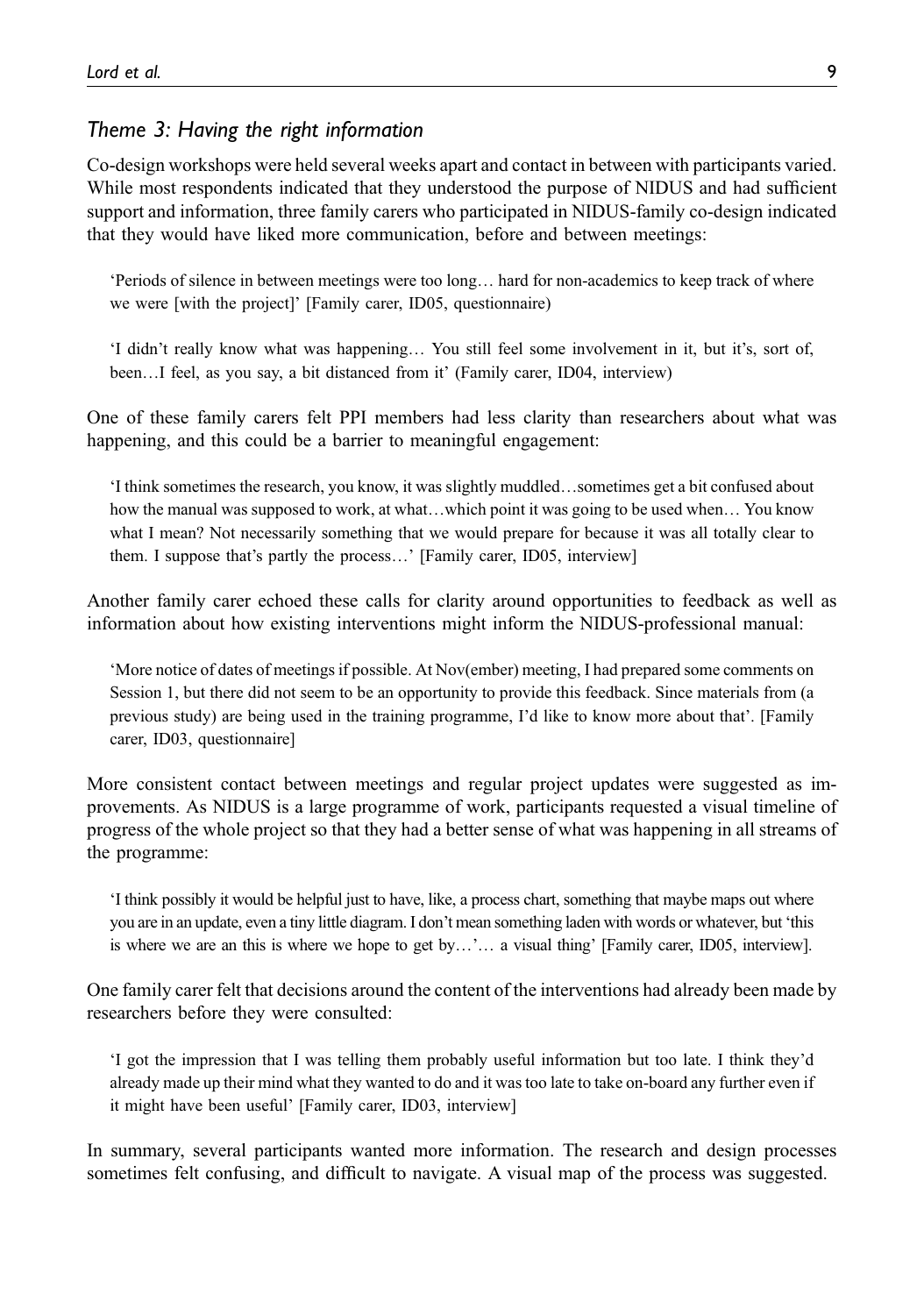Theme 4: Unique challenges for people living with dementia in co-design process. All participants valued the presence and contribution of the two people living with dementia and appreciated the insights from hearing the differences in their views and experiences:

'We actually had a couple of people who actually had dementia which was fantastic. I think it probably helped us because the rest of us were carers… they had a totally different perspective' [Family carer, ID01, interview]

'Hearing from people with dementia was particularly powerful. Knowing what things are important to them was really good' [Family carer, ID07, interview]

However, people living with dementia highlighted some of the challenges of being asked to contribute to large group discussions given their ability to retain information:

'One thing that really gets me, that upsets me, is having no memory. Or not having enough memory to remember what I need to remember, it's so frustrating. You think you've got the information in your head and when you want to say it, it's gone' [Person living with dementia, ID15, interview]

People living with dementia also noted challenges with others in the group either being quicker to speak or speaking over them on occasion:

'The biggest problem I have is something will come into my head, but when I go to speak, someone will speak over me, or start talking before me, and then I lose my train of thought and then when I'm asked do you want to say something, well its gone, and I can't remember what I was going to say' [Person living with dementia, ID11, interview]

One person living with dementia felt that the workshops were a little long at times, especially if they felt that they did not have anything to contribute to a specific topic:

'Meetings can be very long and sometimes drifted into other discussions which went over my head and weren't for me to contribute to. That would be okay as long as they said that – then you would feel like you could rest for a minute or two instead of making lots of effort to try and follow everything when it's not actually relevant to you' [Person living with dementia, ID11, interview].

In summary, for people living with dementia, workshops sometimes felt long; they would have found it helpful for their contributions to be prioritised, with less time spent in sessions to which they did not feel able to contribute.

# **Discussion**

We sought to develop inclusive co-design processes that enabled all participants to engage meaningfully in the design process. Our findings indicate we partially achieved this goal, but that two groups felt less supported to engage meaningfully: health professionals and participants living with dementia.

Health professional described feeling unsure about how to position themselves. This is to our knowledge the first formal evaluation of co-design involving professionals, family carers and people living with dementia. While most of the family carers recruited had previous experience of PPI work,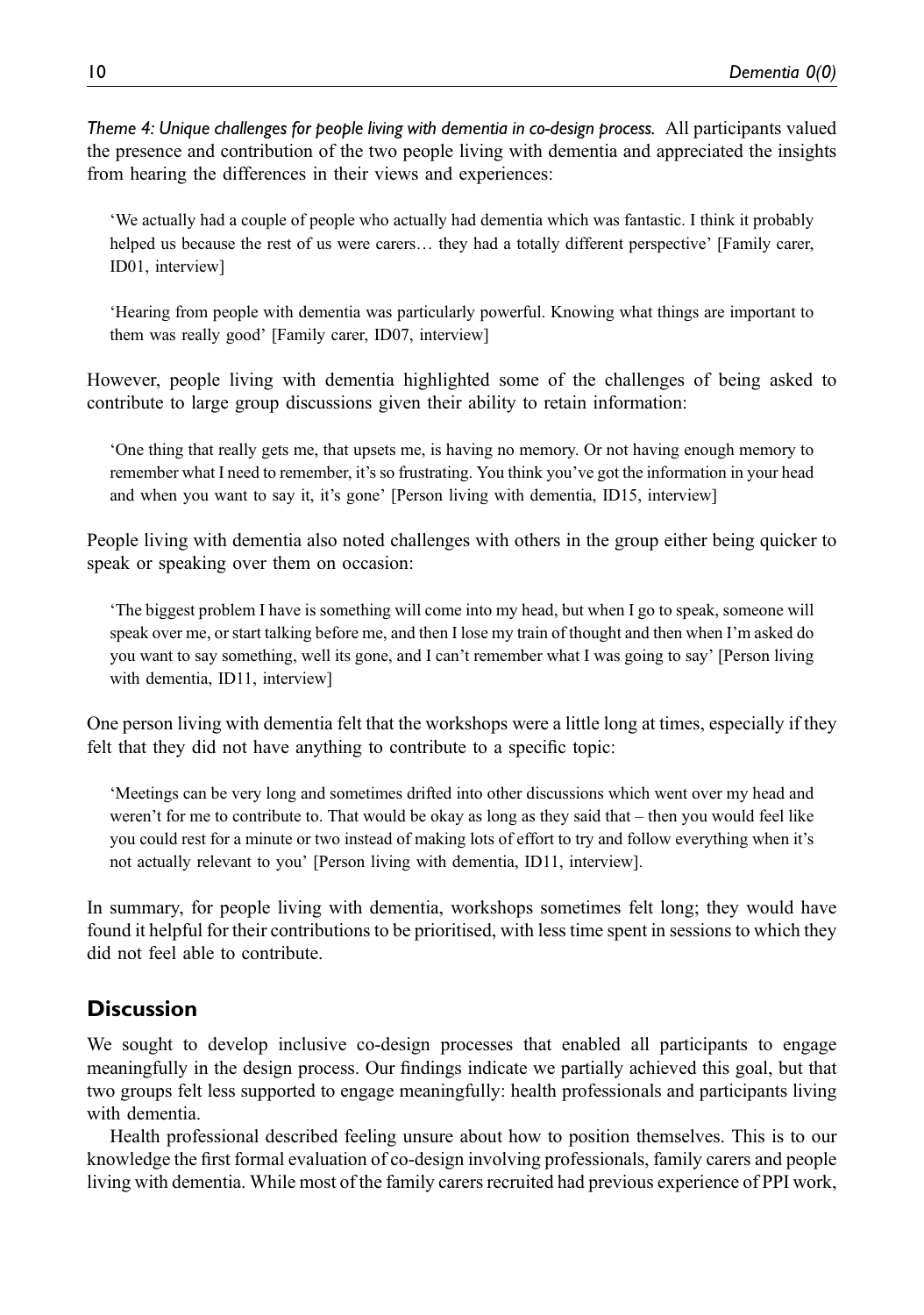the professionals and home care staff did not. The home care workers interviewed did not mirror the health professional's concerns, but as four declined participation, they may have shared this discomfort.

Family carers spoke in NIDUS-professional workshops about negative previous relationships with home care services, and this could have been uncomfortable for home care workers. This potential issue contributed to our decision to hold the first NIDUS-professional workshop with these groups separately located but video-linked. Co-design groups were one component of PPI engagement in the NIDUS programme, in which we co-created values, co-designed interventions and co-produced research. [Williams et al. \(2020\)](#page-14-7) has modelled the inter-relationships of these processes in a healthcare context. As most co-designers who were experts by academic or lived experience were already involved in the NIDUS programme as PPI members, the professional co-designers may have felt positioned as relative outsiders. As suggested by the health professional participant, initial individual meetings between co-designers and the research team would have been beneficial, so those new to co-design knew what to expect.

The reports from co-designers who lived with dementia highlighted barriers to participation that memory difficulties present and suggested how they may be reduced: by prioritising contributions of people living with dementia and ensuring that information is presented clearly and simultaneously. We sought to manage information overload around meetings (CM visited participants living with dementia to work through documentation with them) but in workshops they sometimes found it challenging to interject and be heard. We have taken up one suggestion of the group to present information in a more visual format, as a roadmap at PPI meetings (example in [Figure 2](#page-10-0)). Several participants from varied backgrounds would have liked more, and more regular information. An



<span id="page-10-0"></span>Figure 2. Example of new visual project presentation introduced in response to PPI feedback.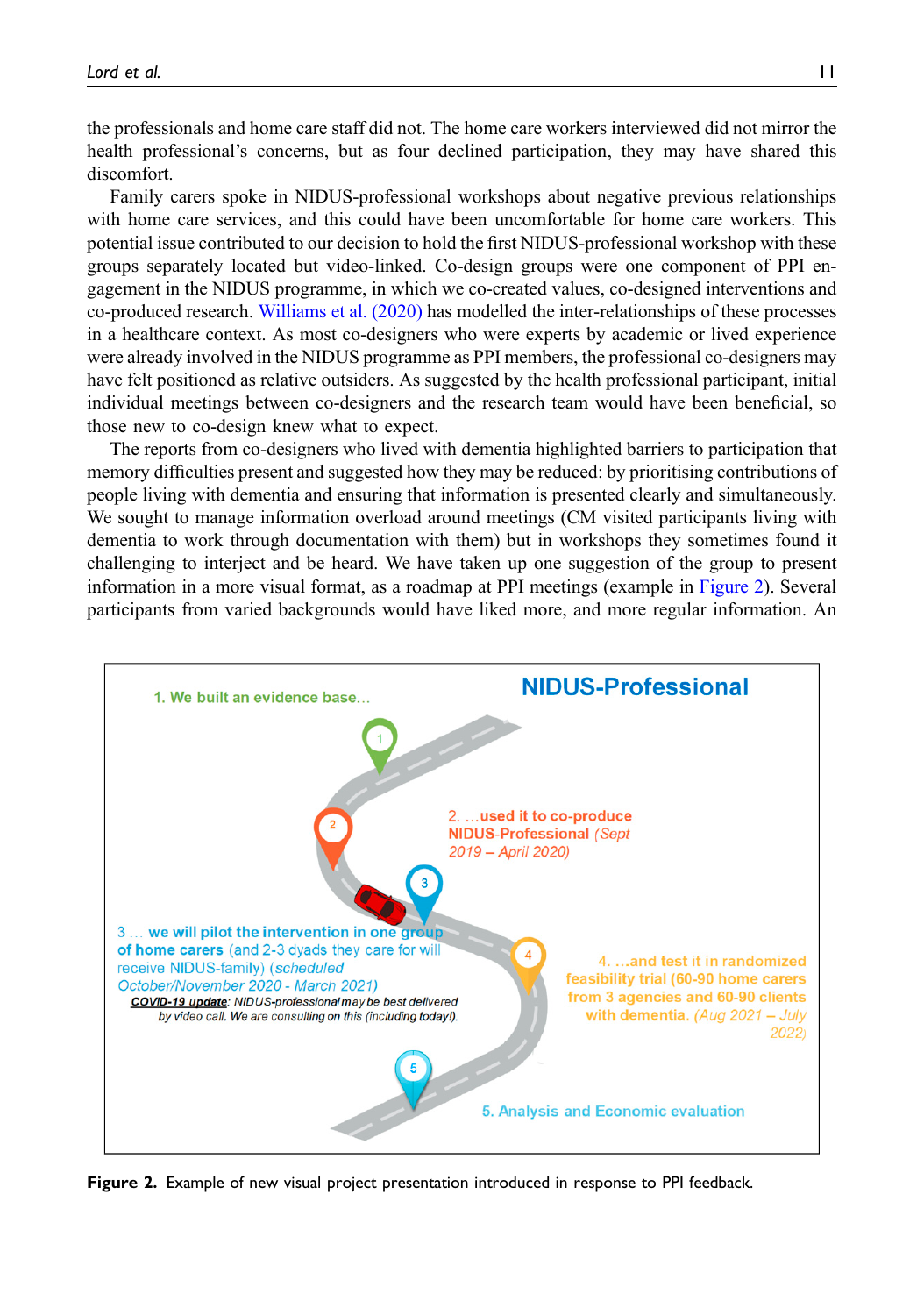explicit conversation at the start of co-design about what information each co-designer would like and how frequently, would have helped ensure they received a sufficient, but not overly burdensome, amount of information. While we strove to develop authentic partnerships with participants ([Dupuis](#page-12-1) [et al., 2016](#page-12-1)), these findings suggest room for improvement; we discussed how we would work together as a group at the outset of the design processes, but on reflection will supplement this with an individual approach in future projects.

Balancing the needs of a large research project with pre-determined ideas about interventions and tight timelines with the creative and time-consuming nature of co-design can be challenging. The codesign process was research team-led, and professionally dominated ([Ocloo & Matthews, 2016\)](#page-13-14), although we sought to reduce this power imbalance. We explicitly acknowledged different areas of expertise. For example, PPI members' views and knowledge about intervention acceptability were prioritised. Where members suggested additional material or topics, this was explicitly balanced against the requirement to design a realistically deliverable intervention. Academic and clinician expertise on feasibility was also acknowledged. We tried to be explicit about decision-making, but our findings indicate we did not always achieve this. We sought to avoid positioning academics as sole guardians of the 'evidence-base', through engaging the group in planning how findings from research conducted to inform workshops would be used. For example, observation study findings were presented alongside fieldnotes and transcript excerpts, from which members selected material to include in the intervention – as case studies or quotes [\(Leverton et al., 2019](#page-13-15)). The group also trained together on interventions that could inform the NIDUS-interventions ([Supplementary](https://journals.sagepub.com/doi/suppl/10.13039/501100000320) [Table 1\)](https://journals.sagepub.com/doi/suppl/10.13039/501100000320).

Prior to commencement of the main NIDUS-family trial and the NIDUS-professional pilot trial, the COVID-19 pandemic necessitated a move to remote online delivery. We consulted our Community of Interest and PPI group about how to do this in April/May 2020, after data collected for the current study was complete. These discussions were critical to the success of our move to remote delivery, and highlighted the important ongoing role of PPI members in research, beyond the co-design presented here. PPI members were also subsequently involved in recruiting and training facilitators for the pilot and main intervention trials. We describe the content of the final NIDUSfamily intervention elsewhere [\(Rapaport et al., 2020b\)](#page-14-8). A definitive RCT is currently underway ([Burton, 2020\)](#page-12-4).

## Strengths and limitations

A key strength of this evaluation is the involvement of people affected by dementia in its conception, analysis, interpretation and write-up. Family carers participating included those who were sole carers, shared caring with another family member and those caring alongside professionals and care workers. Although participants said they felt comfortable voicing their opinions, a limitation of this work is that researchers who were interviewers also participated in the co-design workshops.

Limitations of the co-design process, which this paper evaluates, included the failure to recruit people living with dementia to the NIDUS-family co-design group. Relatively few of the professionals who attended workshops participated, so we can be less confident that the views expressed by this group are representative of professionals involved in this co-design. This study has evaluated the co-design process. While we explain how the wider co-production of the NIDUS programme, which is ongoing, interfaced with co-design, we did not evaluate it. The challenges we discuss within co-design may have relevance for the wider programme, for example, in the delivery and governance of the final product, and we will seek to learn from them. Our final caveat regards use of the term 'co-designer'. We found that the involvement and sense of influence of participants varied.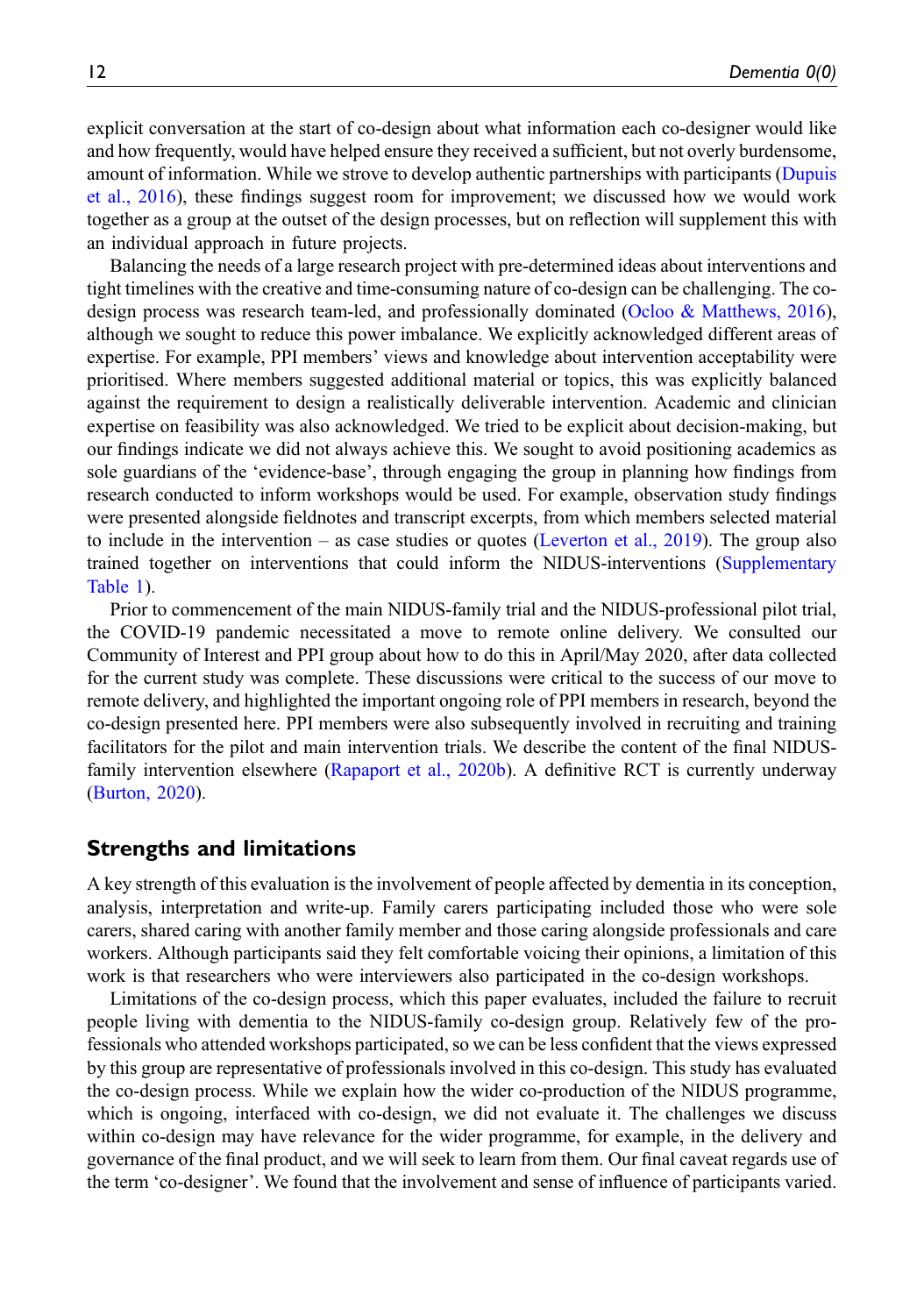This term suggests a level of shared decision-making, power and responsibility that may for some PPI participants, exceed the realities of their experiences.

# Conclusions

We have co-designed two complex interventions with people affected by dementia. In this study, we sought to learn from the process. PPI members provided useful feedback about how we could adapt our processes to facilitate their engagement: specifically, through more information provision. Another area of learning was the importance of managing power imbalances between PPI groups and members with lived and professional experiences. We encourage more projects developing interventions to evaluate their process of co-design throughout in order to adapt and develop their approach as the work progresses.

#### Declaration of conflicting interests

The author(s) declared no potential conflicts of interest with respect to the research, authorship, and/or publication of this article.

#### Funding

The author(s) disclosed receipt of the following financial support for the research, authorship, and/or publication of this article: This work is part of the NIDUS (New Interventions in Dementia Study), which is hosted within the Alzheimer's Society Centre of Excellence for Independence at home (Centre of Excellence grant 330).

## ORCID iDs

Kathryn Lord <https://orcid.org/0000-0001-6681-2624> Penny Rapaport **b** <https://orcid.org/0000-0003-0479-6950> Monica Leverton **b** <https://orcid.org/0000-0001-6678-5865> Jill Manthorpe <https://orcid.org/0000-0001-9006-1410> Claudia Cooper <sup>1</sup> <https://orcid.org/0000-0002-2777-7616>

#### Supplemental material

Supplemental material for this article is available online.

#### References

- <span id="page-12-3"></span>Abelson, J., Li, K., Wilson, G., Shields, K., Schneider, C., & Boesveld, S. (2016). Supporting quality public and patient engagement in health system organizations: Development and usability testing of the Public and Patient Engagement Evaluation Tool. Health Expectations, 19, 817-827.
- <span id="page-12-4"></span>Burton, A. (2020). Clinical and cost-effectiveness of a New psychosocial intervention to support Independence in Dementia (NIDUS) for family carers and people living with dementia in their own homes: A randomised controlled trial.
- <span id="page-12-2"></span>Burton, A., Ogden, M., & Cooper, C. (2019). Planning and enabling meaningful patient and public involvement in dementia research. Current Opinion in Psychiatry, 32, 557-562.
- <span id="page-12-1"></span>Dupuis, S., Mcainey, C. A., Fortune, D., Ploeg, J., & Witt, L. D. (2016). Theoretical foundations guiding culture change: The work of the Partnerships in Dementia Care Alliance. Dementia, 15, 85-105.
- <span id="page-12-0"></span>Dupuis, S., Mcainey, C., Loiselle, L., Hounam, B., Mann, J., & Wiersma, E. C. (2021). Use of participatory action research approach to develop a self-management resource for persons living with dementia. Dementia.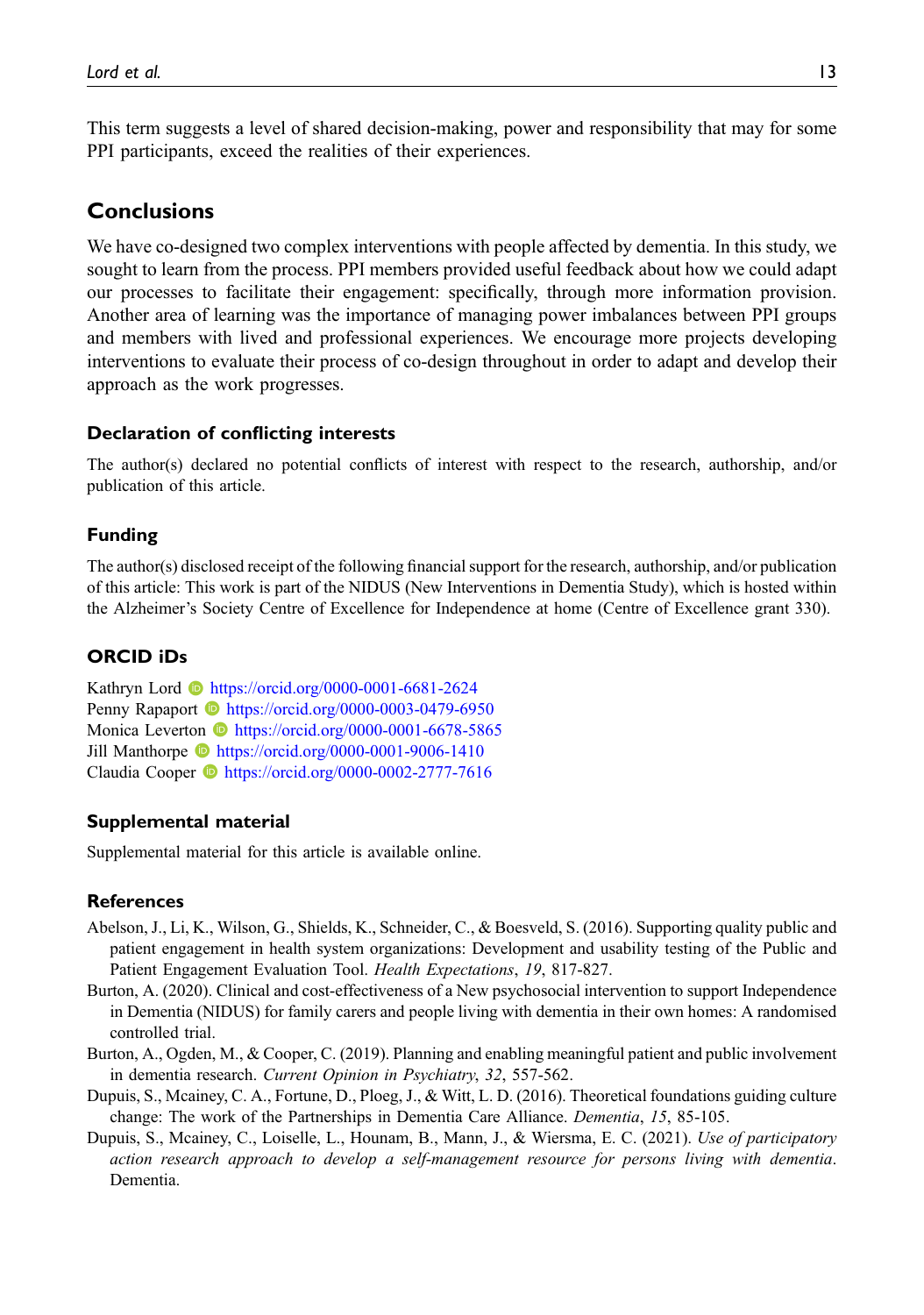- <span id="page-13-5"></span>Hassan, S., Aguirre, E., Betz, A., Robertson, S., Sankhla, D., & Cooper, C. (2018). Evaluating the effect of Brainfood groups for people with mild cognitive impairment and mild dementia: Preliminary mixedmethodology study. Bipsych Open, 4, 208-214.
- <span id="page-13-3"></span>Herat-Gunaratne, R., Cooper, C., Mukadam, N., Rapaport, P., Leverton, M., Higgs, P., Samus, Q., & Burton, A. (2020). "In the Bengali Vocabulary, There Is No Such Word as Care Home": Caring experiences of UK Bangladeshi and Indian family carers of people living with dementia at home. *Gerontologist*, 60, 331-339.
- <span id="page-13-10"></span>Kales, H. (2015). Assessment and management of behavioral and psychological symptoms of dementia. Bmj: British Medical Journal, 350, h369.
- <span id="page-13-6"></span>Kales, H. C., Gitlin, L. N., & Lyketsos, C. G. (2014). Management of neuropsychiatric symptoms of dementia in clinical settings: Recommendations from a multidisciplinary expert panel. Journal of the American Geriatrics Society, 62, 762-769.
- <span id="page-13-2"></span>Keogh, F., Carney, P., & O'Shea, E. (2021). Innovative methods for involving people with dementia and carers in the policymaking process. Health Expect.
- <span id="page-13-9"></span>Leverton, M. (2020). "You can't just put somebody in a situation with no armour". An ethnographic exploration of the training and support needs of homecare workers caring for people living with dementia. Dementia. Advance online publication. [https://doi.org/10.1177/14713012211023676.](https://doi.org/10.1177/14713012211023676)
- <span id="page-13-15"></span>Leverton, M., Burton, A., Rees, J., Rapaport, P., Manthorpe, J., Downs, M., Beresford-Dent, J., & Cooper, C. (2019). A systematic review of observational studies of adult home care. Health & Social Care in the Community, 27, 1388-1400.
- <span id="page-13-11"></span>Livingston, G., Barber, J., Marston, L., Stringer, A., Panca, M., Hunter, R., Cooper, C., Laybourne, A., La Frenais, F., Reeves, S., Manela, M., Lambe, K., Banerjee, S., & Rapaport, P. (2019a). Clinical and costeffectiveness of the Managing Agitation and Raising Quality of Life (MARQUE) intervention for agitation in people with dementia in care homes: A single-blind, cluster-randomised controlled trial. Lancet Psychogeriatrics, 6, 293-304.
- <span id="page-13-7"></span>Livingston, G., Barber, J. A., Kinnunen, K. M., Webster, L., Kyle, S. D., Cooper, C., Espie, C. A., Hallam, B., Horsley, R., Pickett, J., & Rapaport, P. (2019b). DREAMS-START (Dementia RElAted Manual for Sleep; STrAtegies for RelaTives) for people with dementia and sleep disturbances: A single-blind feasibility and acceptability randomized controlled trial. *International Psychogeriatrics*, 31, 251-265.
- <span id="page-13-8"></span>Livingston, G., Manela, M., O'Keeffe, A., Rapaport, P., Cooper, C., Knapp, M., King, D., Romeo, R., Walker, Z., Hoe, J., Mummery, C., & Barber, J. (2019c). Clinical effectiveness of the START (STrAtegies for RelaTives) psychological intervention for family carers and the effects on the cost of care for people with dementia: 6-year follow-up of a randomised controlled trial. The British Journal of Psychiatry: The Journal of Mental Science, 216, 35-42.
- <span id="page-13-4"></span>Lord, K., Beresford-Dent, J., Rapaport, P., Burton, A., Leverton, M., Walters, K., Lang, I., Downs, M., Manthorpe, J., Boex, S., Jackson, J., Ogden, M., & Cooper, C. (2020). Developing the New Interventions for independence in Dementia Study (NIDUS) theoretical model for supporting people to live well with dementia at home for longer: A systematic review of theoretical models and Randomised Controlled Trial evidence. Social Psychiatry and Psychiatric Epidemiology, 55, 1-14.
- <span id="page-13-12"></span>Low, L. F., Baker, J. R., Harrison, F., Jeon, Y. H., Haertsch, M., Camp, C., & Skropeta, M. (2015). The lifestyle engagement activity program (LEAP): Implementing social and recreational activity into case-managed home care. Journal of the American Medical Directors Association, 16, 1069-1076.
- <span id="page-13-0"></span>Moll, S., Wyndham-West, M., Mulvale, G., Park, S., Buettgen, A., Phoenix, M., Fleisig, R., & Bruce, E. (2020). Are you really doing 'codesign'? Critical reflections when working with vulnerable populations. BMJ Open, 10, e038339.
- <span id="page-13-13"></span>Moran-Ellis, J., Alexander, V. D., Cronin, A., Dickinson, M., Fielding, J., & Sleney, J. (2006). Triangulation and integration: Processes, claims and implications. Qualitative Research, 6, 14.
- <span id="page-13-14"></span>Ocloo, J., & Matthews, R. (2016). From tokenism to empowerment: progressing patient and public involvement in healthcare improvement. *BMJ Quality & Safety*, 25, 626-632.
- <span id="page-13-1"></span>O'Connor, S. (2020). Co-designing technology with people with dementia and their carers: Exploring user perspectives when co-creating a mobile health application. *International Journal of Older People Nursing*, 15, e12288.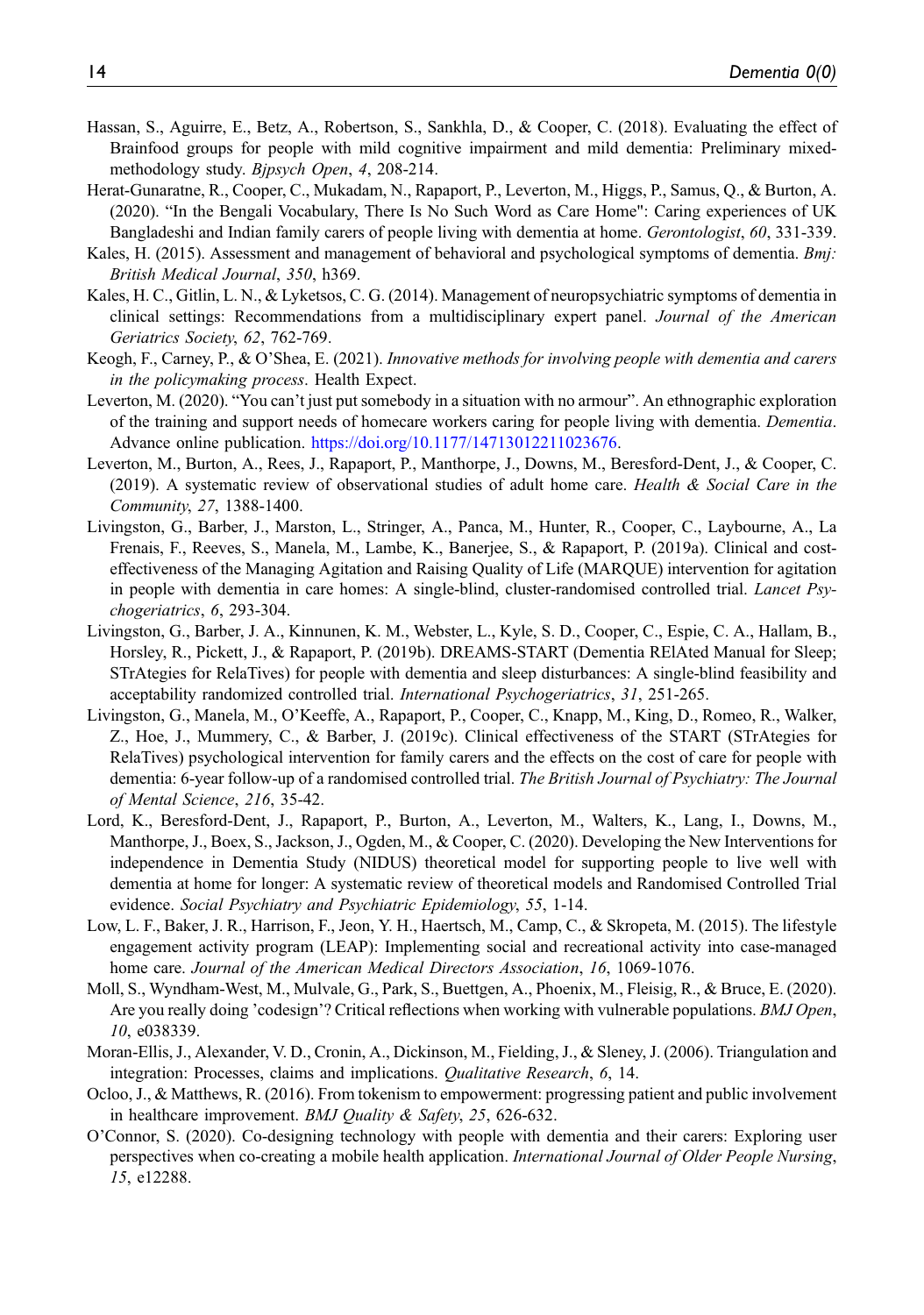- <span id="page-14-2"></span>Parveen, S., Barker, S., Kaur, R., Kerry, F., Mitchell, W., Happs, A., Fry, G., Morrison, V., Fortinsky, R., & Oyebode, J. R. (2018). Involving minority ethnic communities and diverse experts by experience in dementia research: The Caregiving HOPE Study. Dementia, 17, 990-1000.
- <span id="page-14-6"></span>Polacsek, M., Goh, A., Malta, S., Hallam, B., Gahan, L., Cooper, C., Low, L. F., Livingston, G., Panayiotou, A., Loi, S., Omori, M., Savvas, S., Batchelor, F., Ames, D., Doyle, C., Scherer, S., & Dow, B. (2020). 'I know they are not trained in dementia': Addressing the need for specialist dementia training for home care workers. Health & Social Care in the Community, 28, 475-484.
- <span id="page-14-1"></span>Rapaport, P., Webster, L., Horsley, R., Kyle, S. D., Kinnunen, K. M., Hallam, B., Pickett, J., Cooper, C., Espie, C. A., & Livingston, G. (2018). An intervention to improve sleep for people living with dementia: Reflections on the development and co-production of DREAMS:START (Dementia RElAted Manual for Sleep: STrAtegies for RelaTives). *Dementia*, 17, 976-989.
- <span id="page-14-3"></span>Rapaport, P., Burton, A., Leverton, M., Herat-Gunaratne, R., Beresford-Dent, J., Lord, K., Downs, M., Boex, S., Horsley, R., Giebel, C., & Cooper, C. (2020a). "I just keep thinking that I don't want to rely on people." A qualitative study of how people living with dementia achieve and maintain independence at home: stakeholder perspectives. BMC Geriatrics, 20, 5.
- <span id="page-14-8"></span>Rapaport, P., Burton, A., Palomo, M., Griffiths, J., Kelleher, D., Leverton, M., Vickerstaff, V., Barber, J., Bird, M., Budgett, J., Birch, J., Rockwood, K., Downs, M., Lord, K., Kales, H. C., Livingston, G., Riley, P., & Cooper, C. (2020b). A mixed-methods feasibility study of a goal-focused manualised intervention to support people with dementia to stay living independently at home with support from family carers: NIDUS (New Interventions for Independence in Dementia Study) Family. Aging & Mental Health, 25, 1463-1474.
- <span id="page-14-0"></span>Robert, G., Donetto, S., & Williams, O. (2021). Co-designing healthcare services with patients. In E. Loeffler & T. Bovaird (Eds.), The Palgrave Handbook of Co-Production of Public Services and Outcomes. Springer International Publishing.
- <span id="page-14-5"></span>Rockwood, K. (2010). An individualized approach to tracking and treating Alzheimer's disease. Clinical Pharmacology and Therapeutics, 88, 446-449.
- <span id="page-14-4"></span>Scott, I., Cooper, C., Leverton, M., Burton, A., Beresford-Dent, J., Rockwood, K., Butler, L., & Rapaport, P. (2019). Effects of nonpharmacological interventions on functioning of people living with dementia at home: A systematic review of randomised controlled trials. International Journal of Geriatric Psychiatry, 34, 1386-1402.
- <span id="page-14-7"></span>Williams, O., Robert, G., Martin, G. P., Hanna, E., & O'Hara, J. (2020). Is co-production just really good PPI? Making sense of patient and public involvement and co-production networks. *Decentring health and care* networks. Springer.

Dr Kathryn Lord is a Senior Research Fellow at the Centre for Applied Dementia studies, University of Bradford. She is a co-applicant and PI on research focused on supporting people with dementia and their families to maintain independence at home and also manage other health conditions.

Daniel Kelleher is a Research Assistant at the Centre for Applied Dementia studies, University of Bradford. Dan has an MA in Psychology from the University of Glasgow. Before joining the NIDUS team he worked as a Senior Research Assistant in the NHS, supporting the delivery of a variety of dementia research projects.

Margaret Ogden is an Alzheimer's Society Research Network volunteer with personal experience of caring for someone living with dementia.

Clare Mason is a Dementia Care Trainer and Patient and Public Involvement Lead at the Centre for Applied Dementia studies, University of Bradford.